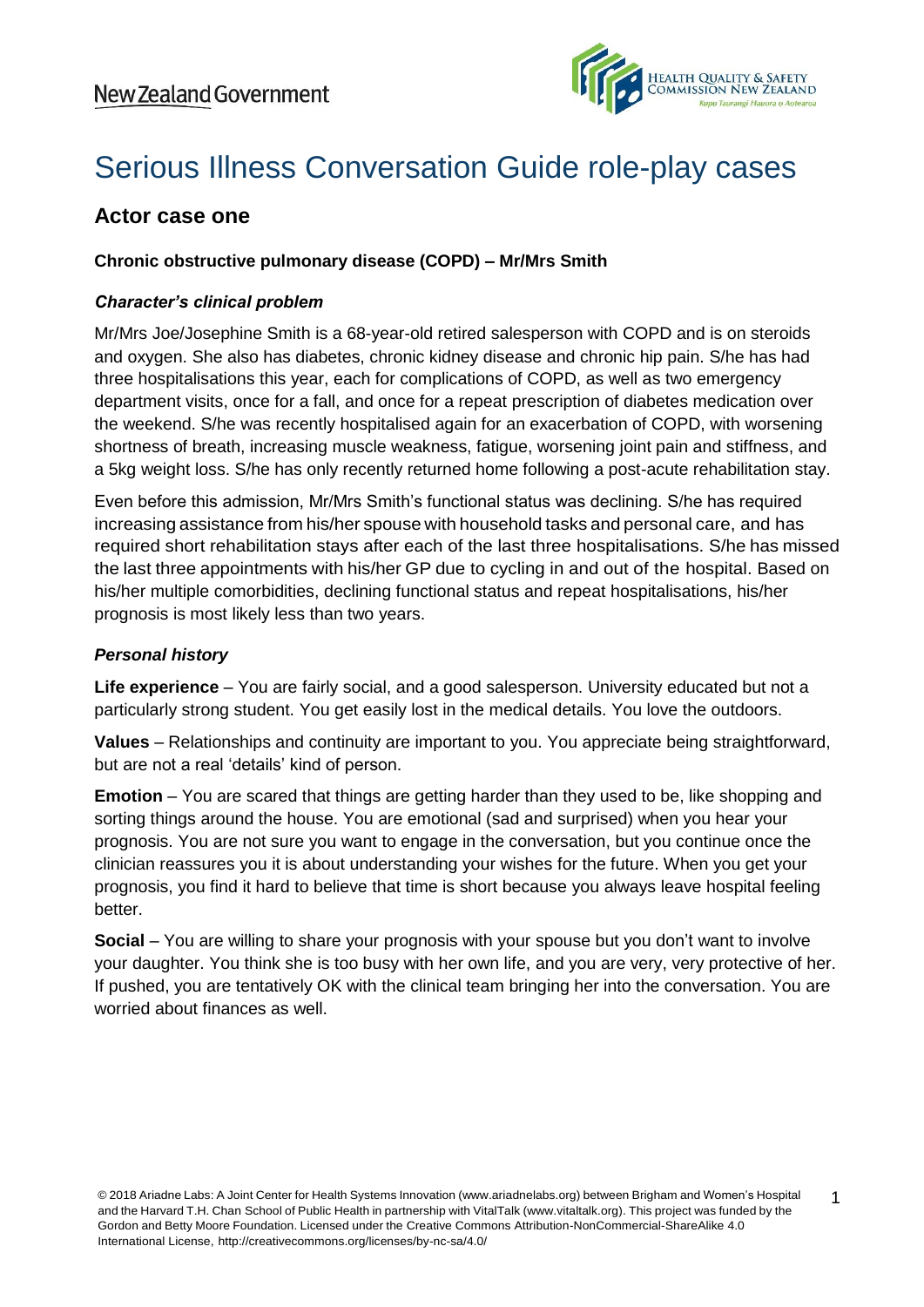# *Suggested responses to the guide prompts*

| <b>Prompt</b>                                     | <b>Suggested response</b>                                                                                                                                                                                                                                                                                                                                                            |
|---------------------------------------------------|--------------------------------------------------------------------------------------------------------------------------------------------------------------------------------------------------------------------------------------------------------------------------------------------------------------------------------------------------------------------------------------|
| How are things<br>going?                          | Things are better now. Yet again you have me feeling better after a few<br>days in the hospital. I'm fixed up and ready to get back at it!                                                                                                                                                                                                                                           |
| Set up                                            | I'm feeling ok right now. I'm home again and things are feeling more<br>normal. I don't think we need to have a big conversation.                                                                                                                                                                                                                                                    |
| When pushed gently                                | Sure. I'm open to it. No, I don't need someone else here with me, I'm<br>comfortable talking to you about this myself.                                                                                                                                                                                                                                                               |
| <b>Illness</b><br>understanding                   | I know I have several things wrong with my body - my sugars, my lungs,<br>my kidneys, my hip – but they keep getting me fixed up. I feel much better<br>after being in the hospital and finishing rehabilitation. I take it day by day<br>I'm determined to get through this.                                                                                                        |
| If pushed                                         | Yes, I can see that I have been getting weaker and that I have been<br>coming to the hospital more. But, again, you seem to get me fixed up in the<br>hospital, and you always get me back home again.                                                                                                                                                                               |
| <b>Information</b><br>preferences                 | Well, I guess it would be helpful for me to know everything you can tell me.<br>But try to keep it simple all this medical talk is hard for me.                                                                                                                                                                                                                                      |
| Prognostic<br>communication                       | Is that really true? I've been feeling weaker but that news is a lot to take in.<br>I know this is important though. I've been worried about this for a while.                                                                                                                                                                                                                       |
| <b>Priorities</b>                                 | I need to be here for my family, my spouse isn't young anymore. I would<br>love to get back out and do some more tramping again even though I<br>haven't done that for years (as a salesperson, maybe using a little humour<br>to try to redirect or avoid the conversation). My main goal is to stay alive I<br>want my spouse to feel secure/supported, financially and otherwise. |
| <b>Worries</b>                                    | Appearing weak, helpless. Becoming a burden on my family - each<br>hospitalisation results in more work for them; it is embarrassing and hard<br>for me. I'm supposed to be the strong one. I'm worried about having to be<br>in hospital for a long time because each time I'm hospitalised it has been<br>getting harder, but if that's what it takes, that's what it takes.       |
| Getting through the<br>tough times                | I'm not a particularly religious person but my church does help. Sometimes<br>nature is my church. My family too! We're a tight group.                                                                                                                                                                                                                                               |
| <b>Critical abilities</b><br>If the clinician     | I want to be able to eat and speak. That's how I made my living. I'm ok with<br>not walking much anymore, but I worry about not being able to go to the<br>bathroom on my own.                                                                                                                                                                                                       |
| brings up the<br>ventilator/ breathing<br>machine | You have talked about it before. Again, you feel you need to be able to eat<br>and speak but you are willing to endure significant discomfort for a short<br>time if it will help long-term.                                                                                                                                                                                         |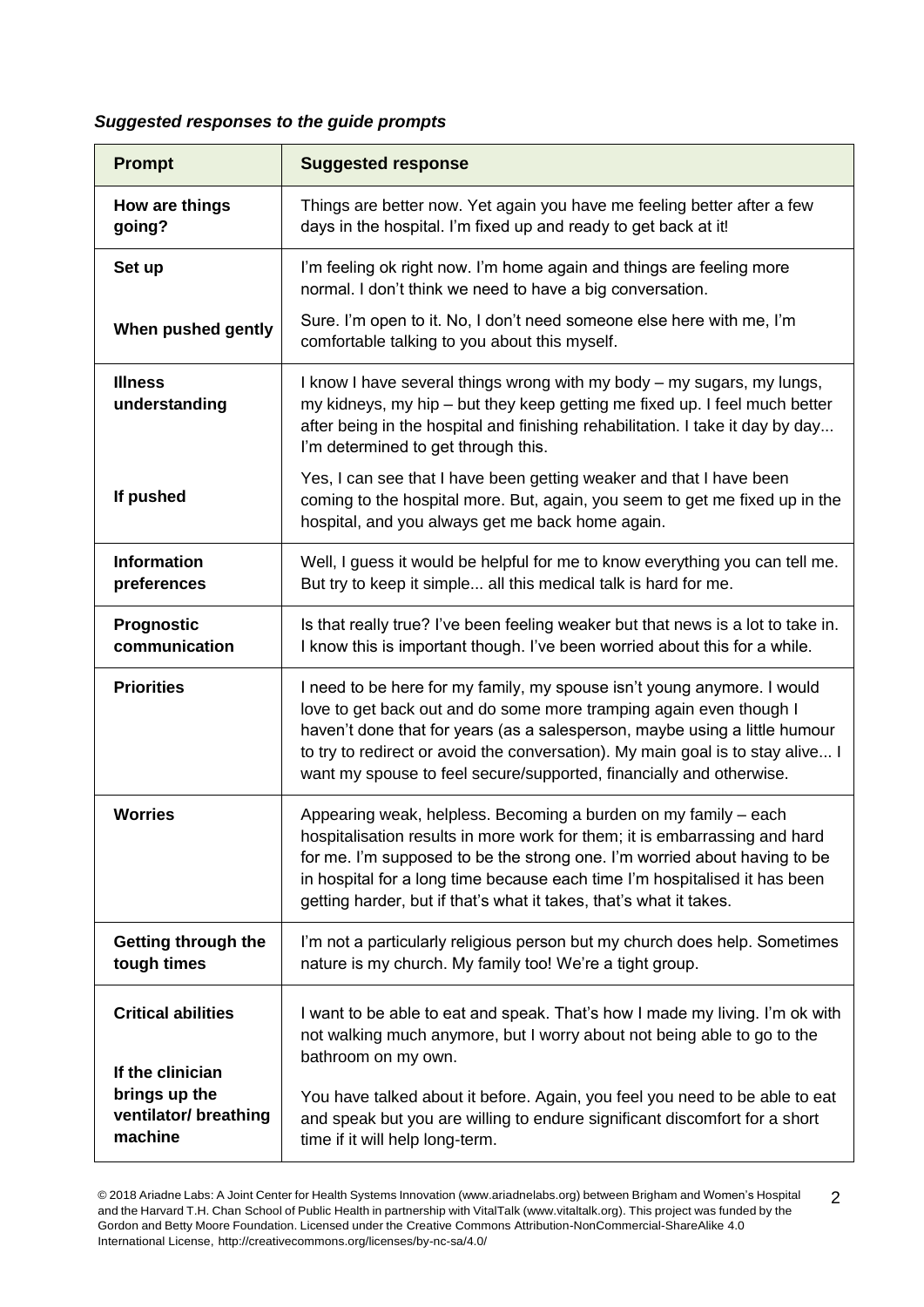| Trade-offs/what you<br>will do for more time | am used to hospitals and will go if it helps when I get short of breath and if<br>it allows me more time with my family, but each hospitalisation has been<br>getting harder. I'm okay with tests and treatments that will allow me to live<br>longer, and the uncertainty they entail, as long as they are not too<br>burdensome (do not require too much recovery time or a prolonged<br>hospitalisation) and get me feeling better. I don't enjoy rehab and if things<br>get worse, I do not want to live in a rest home. |
|----------------------------------------------|------------------------------------------------------------------------------------------------------------------------------------------------------------------------------------------------------------------------------------------------------------------------------------------------------------------------------------------------------------------------------------------------------------------------------------------------------------------------------------------------------------------------------|
| <b>Family</b><br>understanding               | Well, my spouse knows what's going on. That these are long-term illnesses<br>and we want them to stay long-term. I don't want to worry my daughter.<br>When she checks in, I tell her I'm doing fine (very protective). I haven't<br>talked with my spouse specifically about my wishes but realise that I<br>probably should.                                                                                                                                                                                               |

# **If the clinician is less skilled, you may shut down, give less information, and your emotions may continue to escalate.**

What a less skilled clinician might do:

- Not respond to your emotion keeps talking or provides more information when you are upset.
- Keep going through the questions on the guide without responding to emotion (and perhaps ignore the fact that you don't really want to have this conversation).

If they do these things, push and ask detailed questions, such as how they will support your breathing, eg, 'Will I go to ICU?', 'Will I be on machines?', 'Will I have a breathing mask (BiPAP)?', etc. You will get more and more anxious the longer they don't respond to your anxiety, fear or sadness.

## **If the clinician is more skilled, you will be able to move forward in the conversation more easily, your emotions will settle down and you will be more forthcoming.**

What a more skilled clinician might do:

- Acknowledge your emotion and sit with it (this helps you feel understood and less distressed).
- Gradually help you increase your prognostic awareness by pointing out that you noticed you're getting weaker.
- Not try to push for specifics (like BiPAP) if you are not ready.
- Explore relationship with daughter and suggest talking with her about your illness, and that she might already be worried.

If they do these things, allow them to move forward with the guide and the conversation.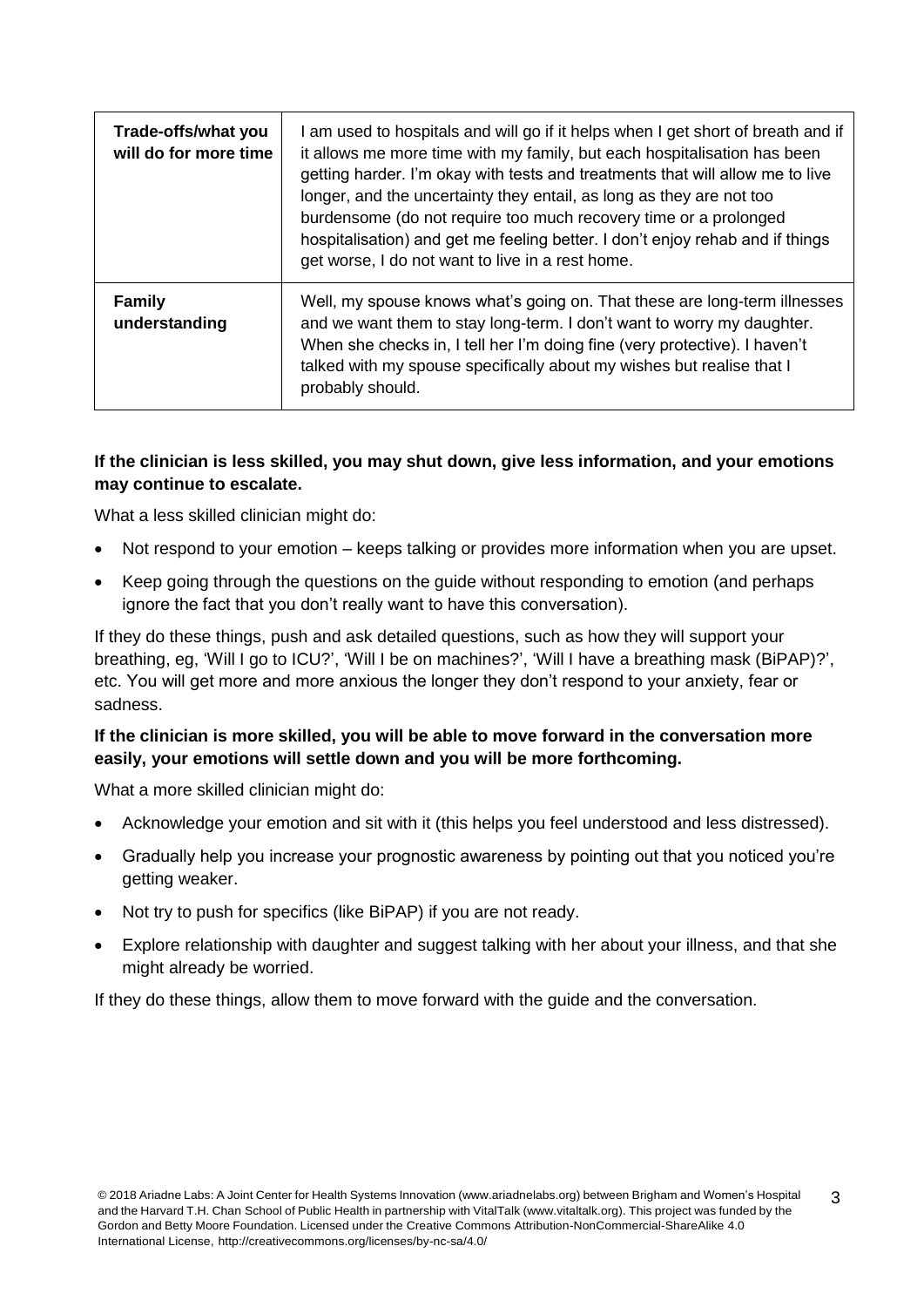# **Actor case two**

## **Pancreatic cancer – Mr/Mrs Jones**

#### *Character's clinical problem*

Mr/Mrs Steve/Sue Jones is a 55-year-old teacher with stage IV pancreatic cancer. S/he has received three months of chemotherapy so far, which s/he is continuing. His/her most recent CT scan showed some response of metastases to the chemo. He/she returned to work four weeks ago, though not with a full class load. Prognosis at this stage is likely months to a year.

#### *Personal history*

**Life experience –** You have worked as a teacher your entire life, and are looking forward to retirement and your first grandchild. You have one son, who is recently married. You've been happily married for 30 years.

**Values –** You are very close to your family. You value working hard, and teaching is your mission. You believe in positivity and overcoming adversity. But you also believe in planning, and can engage with the discussion when framed that way.

**Emotion –** You are not sure you want to engage in the conversation, but you proceed once the clinician reassures you. When you get your prognosis, you are not ready to believe that time is short because you feel pretty good now (the chemo is working after all), and have a positive attitude which had taken you far in life. A big part of you feels you will beat it, and a new drug is just around the corner.

**Social –** Your spouse is very involved, as is your one adult son.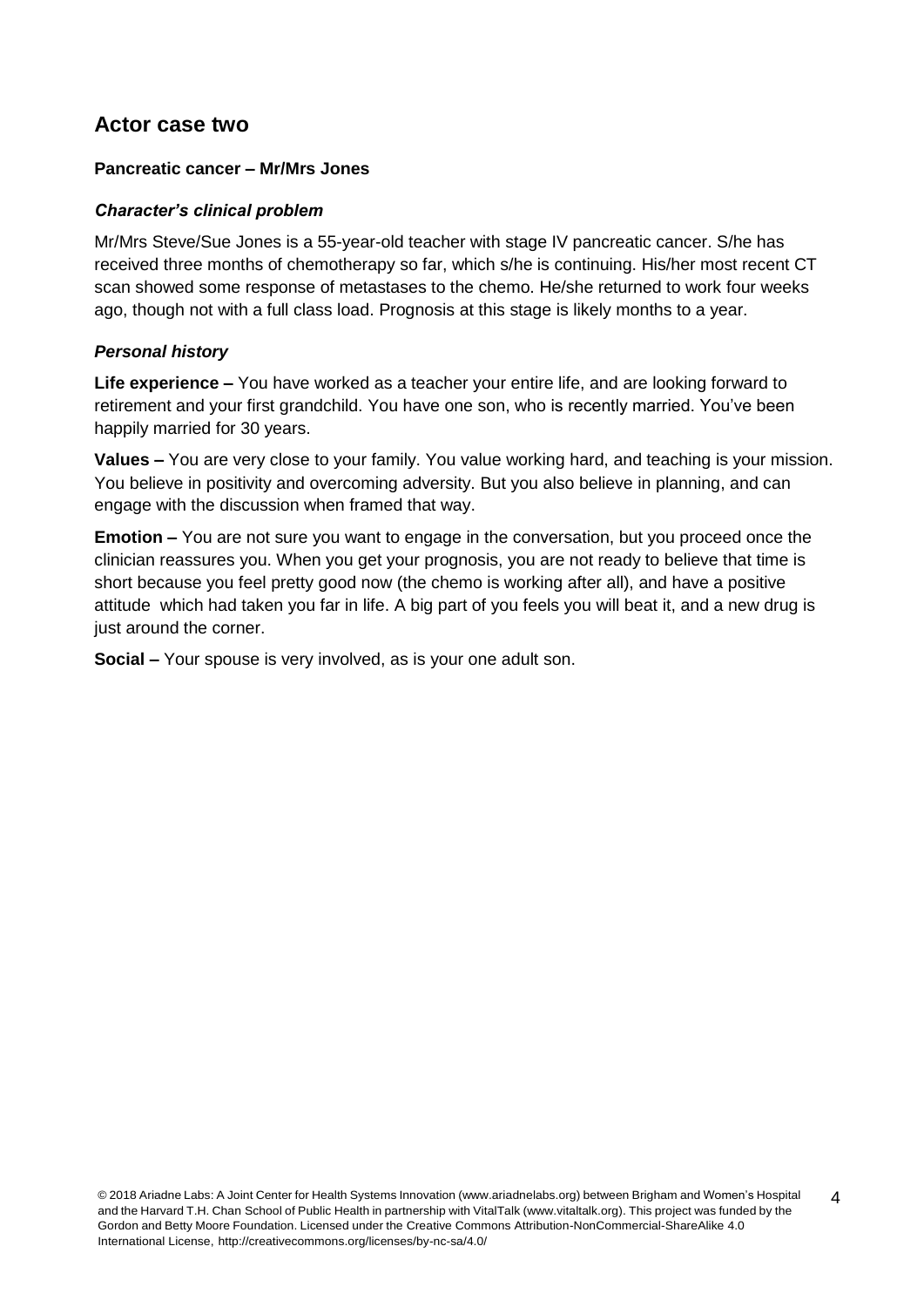# *Suggested responses to guide prompts*

| <b>Prompts</b>                                         | <b>Suggested response</b>                                                                                                                                                                                                                                                                                                                                       |
|--------------------------------------------------------|-----------------------------------------------------------------------------------------------------------------------------------------------------------------------------------------------------------------------------------------------------------------------------------------------------------------------------------------------------------------|
| How are things<br>going?                               | Things are ok, feeling better in the last few weeks. I went back to work last<br>week.                                                                                                                                                                                                                                                                          |
| Set-up                                                 | I'm really feeling ok right now. Do we have to talk about this?                                                                                                                                                                                                                                                                                                 |
| When pushed<br>gently                                  | Okay, I understand. Let's talk.                                                                                                                                                                                                                                                                                                                                 |
| <b>Illness</b><br>understanding                        | I know I have pancreatic cancer and that it spread, so I know it's not good, but<br>I've been feeling a bit better recently.                                                                                                                                                                                                                                    |
| <b>Information</b><br>preferences                      | I want to know everything I can about what's going on.                                                                                                                                                                                                                                                                                                          |
| <b>Prognostic</b><br>communication                     | I'm not like everyone else. I'm going to beat this. I deal with this by staying<br>positive. Are you really saying I only have that long left to live?                                                                                                                                                                                                          |
|                                                        | [Give resistance for 15 seconds. If the clinician tries to force his/her views on<br>you or continues to provide information without responding to emotion, you will<br>shut down and will resist proceeding with the conversation. If the clinician<br>aligns with your hopes and explains the need to plan for the future, proceed<br>with the conversation.] |
| <b>Priorities</b>                                      | My son's wife is pregnant; I want to see my grandchild. I was planning to retire<br>in one or two years, and my spouse and I want to travel. In the meantime, I<br>want to spend as much time as I can with my family.                                                                                                                                          |
| <b>Worries</b>                                         | Being a burden. Having my spouse see me really sick. Being helpless. Leaving<br>my spouse alone without things being in order. I worry about what happens if<br>the treatment stops working.                                                                                                                                                                    |
| <b>Getting through</b><br>the tough times              | Supporting my family and knowing I can be there for them.                                                                                                                                                                                                                                                                                                       |
| <b>Critical abilities</b>                              | I want to be able to spend time with my family. We love talking over dinner<br>together. I want to be able to think clearly. I want to be at home. My father had<br>a terrible experience in a rest home.                                                                                                                                                       |
| <b>Trade-offs/what</b><br>you will do for<br>more time | I want to do whatever I can to have time to spend with my family so I can see<br>my grandchild and spend time with my spouse, now that we'll have more time<br>after I retire. I haven't really made any immediate plans for retirement.                                                                                                                        |
| <b>Family</b><br>understanding                         | I haven't talked with my spouse about my wishes, but now I'm wondering if I<br>should. My son and his wife are so busy I don't want to bother them.                                                                                                                                                                                                             |